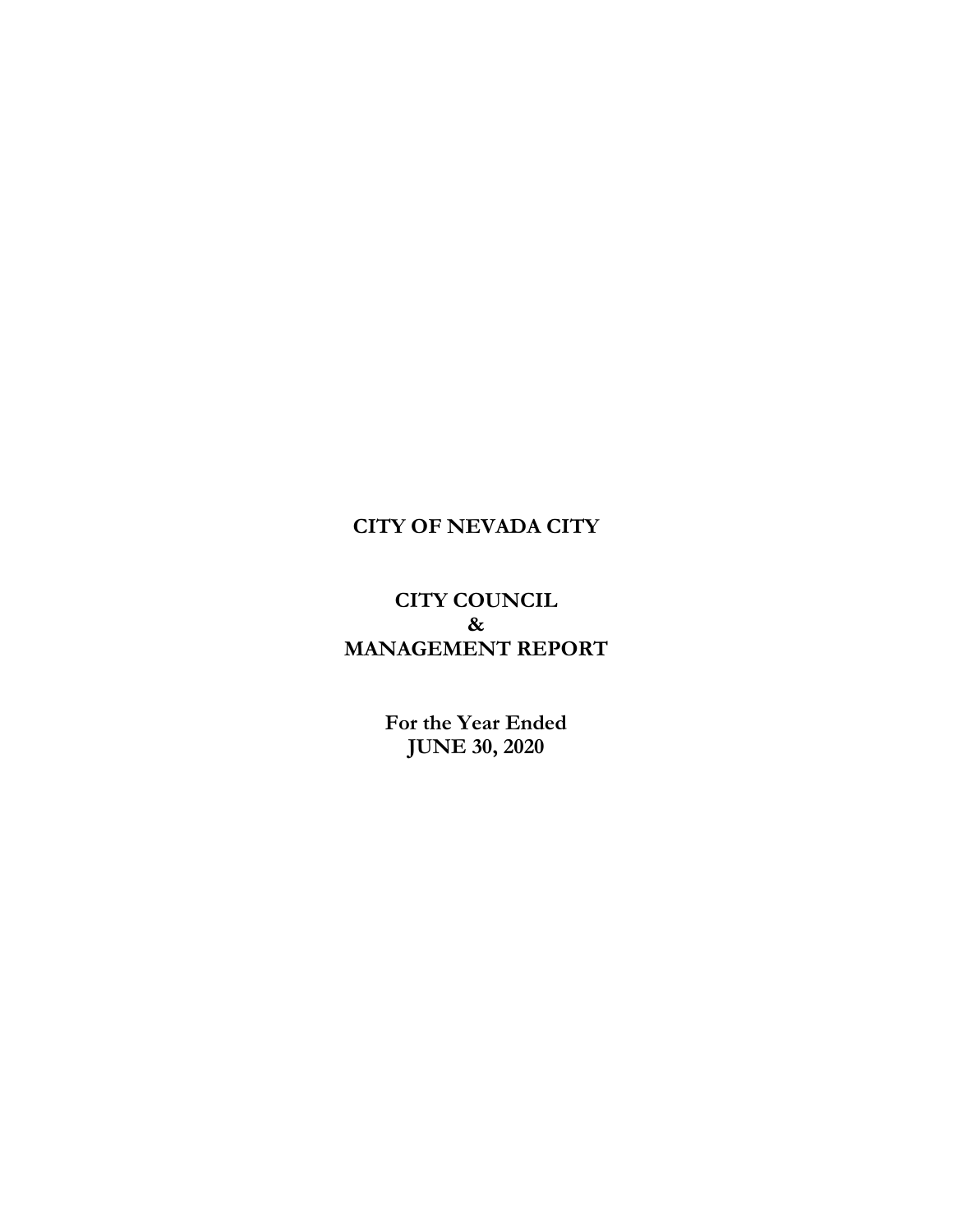## TABLE OF CONTENTS

|                                                 | L VI QI |
|-------------------------------------------------|---------|
| Report on Internal Controls                     |         |
| Required Communications                         | $2 - 3$ |
| Management Observations                         | $4 - 5$ |
| Appendix A: Management's Corrective Action Plan |         |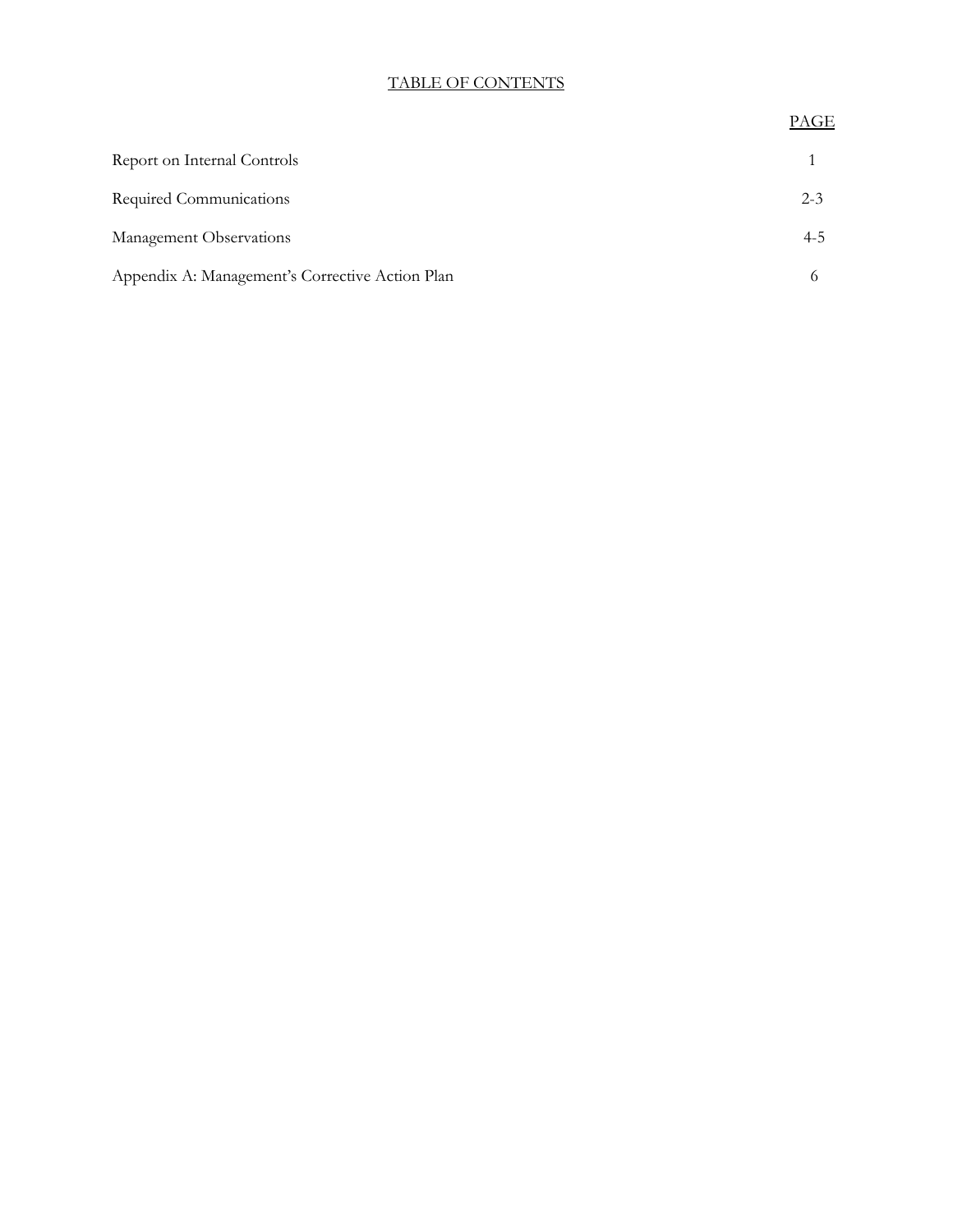# R. J. RICCIARDI, INC. CERTIFIED PUBLIC ACCOUNTANTS

To the Honorable Members of the City Council City of Nevada City Nevada City, CA

In planning and performing our audit of the basic financial statements of City of Nevada City for the fiscal year ended June 30, 2020, in accordance with auditing standards generally accepted in the United States of America, we considered its internal control over financial reporting as a basis for designing our auditing procedures for the purpose of expressing our opinion on the basic financial statements, but not for the purpose of expressing an opinion on the effectiveness of its internal control. Accordingly, we do not express an opinion on the effectiveness of City of Nevada City's internal control.

A control deficiency exists when the design or operation of a control does not allow management or employees, in the normal course of performing their assigned functions, to prevent or detect misstatements on a timely basis. A significant deficiency is a control deficiency, or a combination of control deficiencies, that adversely affects the entity's ability to initiate, authorize, record, process or report financial data reliably in accordance with generally accepted accounting principles such that there is more than a remote likelihood that a misstatement of the entity's financial statements that is more than inconsequential will not be prevented or detected by the entity's internal control.

A material weakness is a significant deficiency, or a combination of significant deficiencies, that results in more than a remote likelihood that a material misstatement of the financial statements will not be prevented or detected by the entity's internal control.

Our consideration of the internal control was for the limited purpose described in the first paragraph and would not necessarily identify all deficiencies in internal control that might be significant deficiencies or material weaknesses, as defined above. We did not identify any deficiencies in internal control that we consider material weaknesses, as defined above.

During our audit, we noted certain matters involving internal controls and other operational matters that are presented for your consideration in this report. We will review the status of these comments during our next audit engagement. Our comments and recommendations, all of which have been discussed with appropriate members of management, are not intended to be all-inclusive, but rather represent those matters that we considered worthy of your consideration. Our comments and recommendations are submitted as constructive suggestions to assist you in strengthening controls and procedures; they are not intended to reflect on the honesty or integrity of any employee. We will be pleased to discuss these comments in further detail at your convenience, to perform any additional study of these matters, or to assist City of Nevada City in implementing the recommendations.

This report is intended solely for the information and use of management and City Council of City of Nevada City and others within the organization, and is not intended to be, and should not be, used by anyone other than these specified parties.

We thank City of Nevada City's staff for its cooperation during our audit.

R.J. Ricciardi, Inc.

R.J. Ricciardi, Inc. Certified Public Accountants

San Rafael, California January 25, 2021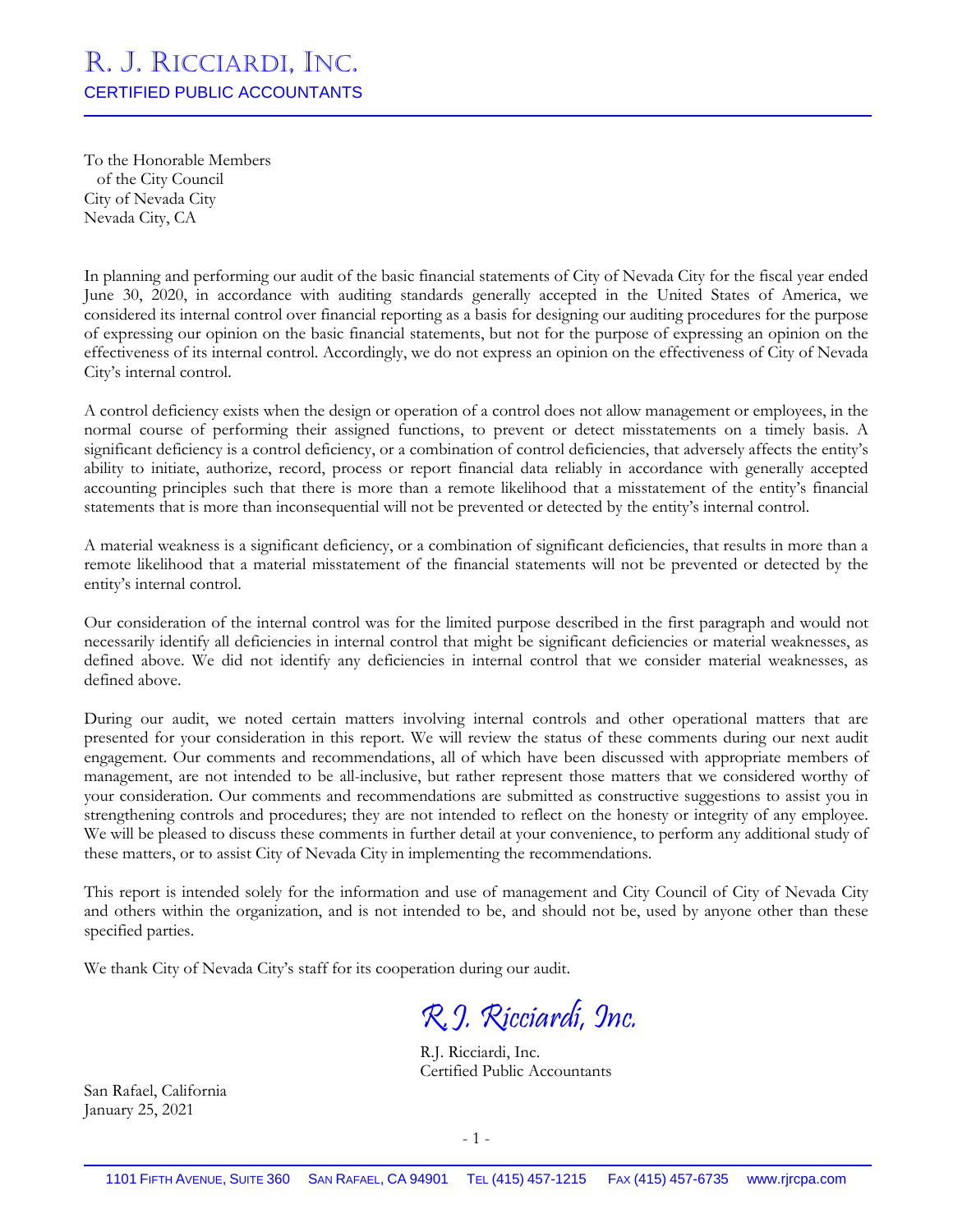# R. J. RICCIARDI, INC. CERTIFIED PUBLIC ACCOUNTANTS

To the Honorable Members of the City Council City of Nevada City Nevada City, CA

We have audited the basic financial statements of City of Nevada City for the year ended June 30, 2020. Professional standards require that we provide you with the following information related to our audit.

#### Our Responsibility under U.S. Generally Accepted Auditing Standards

As stated in our engagement letter dated August 5, 2020, our responsibility, as described by professional standards, is to plan and perform our audit to obtain reasonable, but not absolute, assurance that the financial statements are free of material misstatement and are fairly presented in accordance with U.S. generally accepted accounting principles. Because an audit is designed to provide reasonable, but not absolute assurance and because we did not perform a detailed examination of all transactions, there is a risk that material misstatements may exist and not be detected by us.

As part of our audit, we considered the internal control of City of Nevada City. Such considerations were solely for the purpose of determining our audit procedures and not to provide any assurance concerning such internal control.

#### **Qualitative Aspects of Accounting Practices**

Management is responsible for the selection and use of appropriate accounting policies. In accordance with the terms of our engagement letter, we will advise management about the appropriateness of accounting policies and their application. The significant accounting policies used by City of Nevada City are described in Note 1 to the basic financial statements. No new accounting policies were adopted and the application of existing policies was not changed during the year. We noted no transactions entered into by City of Nevada City during the year for which there is a lack of authoritative guidance or consensus. There are no significant transactions that have been recognized in the financial statements in a different period than when the transaction occurred.

Accounting estimates are an integral part of the basic financial statements prepared by management and are based on management's knowledge and experience about past and current events and assumptions about future events. Certain accounting estimates are particularly sensitive because of their significance to the basic financial statements and because of the possibility that future events affecting them may differ significantly from those expected. We evaluated the key factors and assumptions used to develop the accounting estimates in determining that they are reasonable in relation to the basic financial statements taken as a whole. The most sensitive estimate(s) affecting the basic financial statements were:

- Accrual and disclosure of compensated absences;
- Capital asset lives and depreciation expense;
- Actuarial assumptions for pension plan disclosure;
- Accrual and disclosure of leases;
- Fair value of investments and financial instruments.

#### **Difficulties Encountered in Performing the Audit**

We encountered no significant difficulties in dealing with management in performing and completing our audit.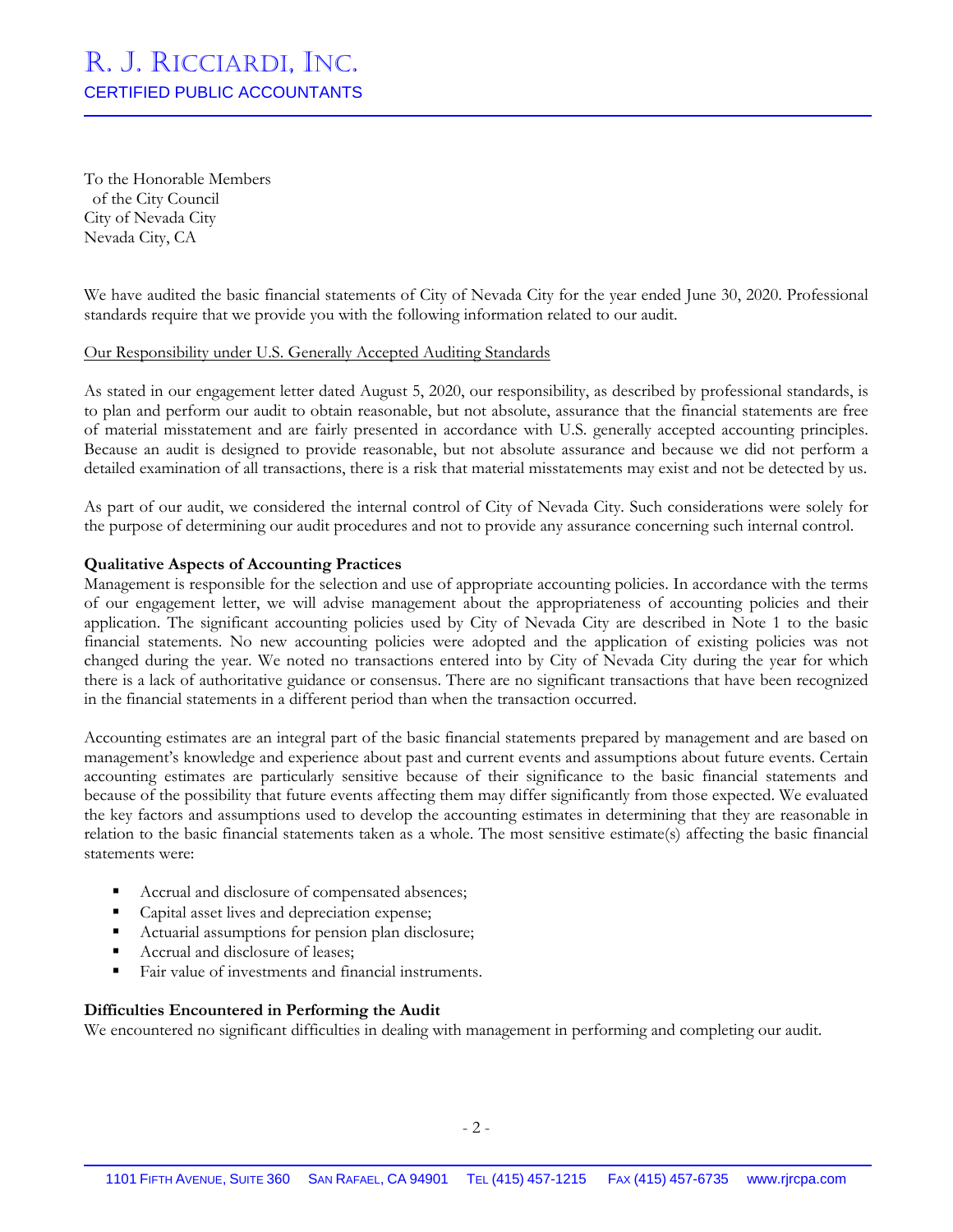To the Honorable Members of the City Council City of Nevada City – Page 2

#### **Corrected and Uncorrected Misstatements**

Professional standards require us to accumulate all known and likely misstatements identified during the audit, other than those that are trivial, and communicate them to the appropriate level of management. Management has corrected all such misstatements. Of the 10 audit adjustments detected as a result of audit procedures and corrected by management most were material, either individually or in the aggregate, to the financial statements taken as a whole.

### **Disagreements with Management**

For purposes of this letter, professional standards define a disagreement with management as a financial accounting, reporting, or auditing matter, whether or not resolved to our satisfaction, that could be significant to the financial statements or the auditors' report. We are pleased to report that no such disagreements arose during the course of our audit.

### **Management Representations**

We have requested certain representations from management that are included in the management representation letter dated January 25, 2021.

### **Management Consultations with Other Independent Accountants**

In some cases, management may decide to consult with other accountants about auditing and accounting matters, similar to obtaining a "second opinion" on certain situations. If a consultation involves application of an accounting principle to City of Nevada City's financial statements or a determination of the type of auditor's opinion that may be expressed on those statements, our professional standards require the consulting accountant to check with us to determine that the consultant has all the relevant facts. To our knowledge, there were no such consultations with other accountants.

#### **Other Audit Findings or Issues**

We generally discuss a variety of matters, including the application of accounting principles and auditing standards, with management each year prior to retention as City of Nevada City's auditors. However, these discussions occurred in the normal course of our professional relationship and our responses were not a condition to our retention.

## **Other Matters**

We applied certain limited procedures to the Management's Discussion and Analysis and the Budgetary Comparison Schedule for the General Fund, and the City Pension Plan Proportionate Share of Net Pension Liability and Schedule of Contributions, which are required supplementary information (RSI) that supplements the basic financial statements. Our procedures consisted of inquiries of management regarding the methods of preparing the information and comparing the information for consistency with management's responses to our inquiries, the basic financial statements, and other knowledge we obtained during our audit of the basic financial statements. We did not audit the RSI and do not express an opinion or provide any assurance on the RSI.

This report is intended solely for the information and use of management and City Council of City of Nevada City and others within the organization, and is not intended to be, and should not be, used by anyone other than these specified parties.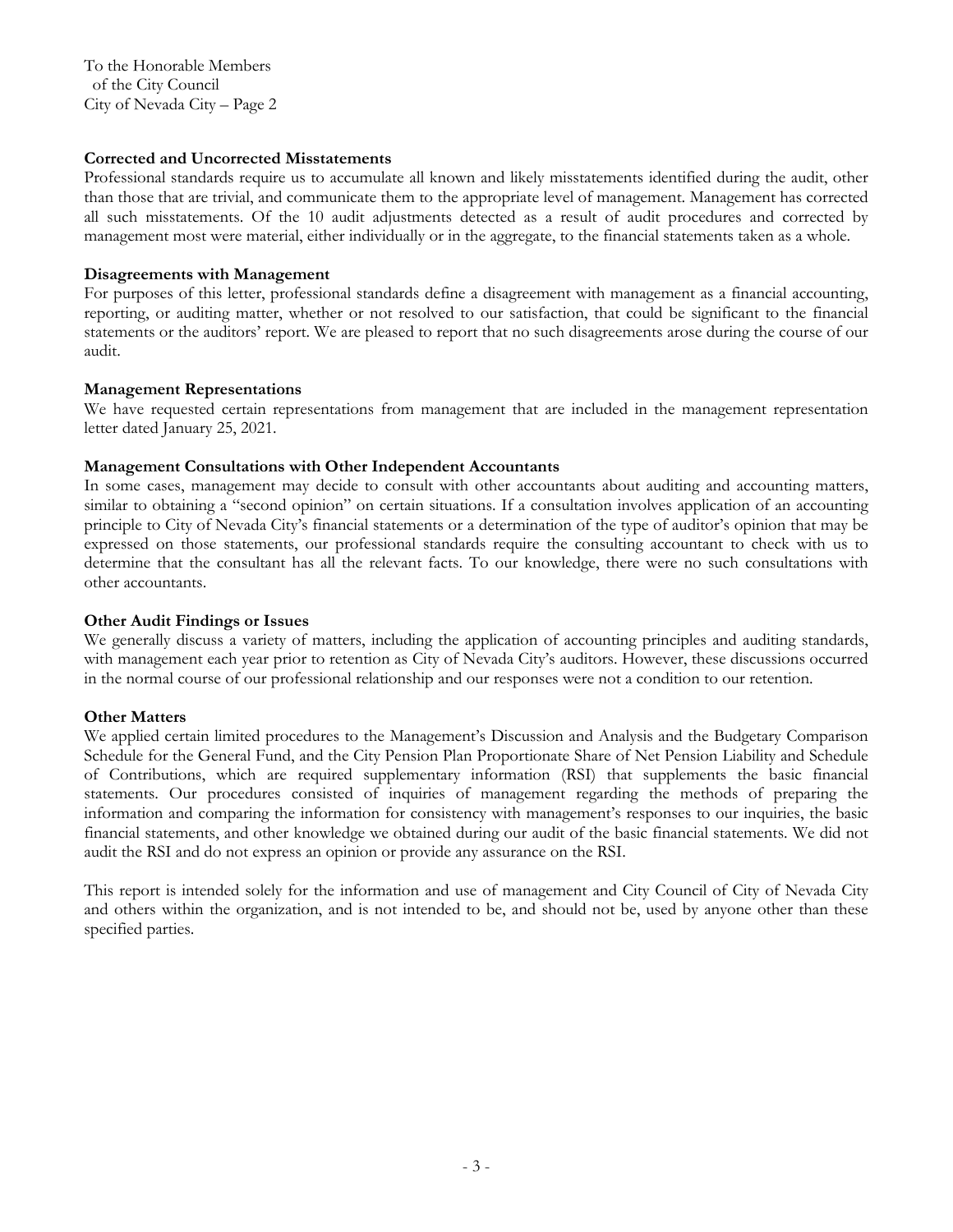### City of Nevada City CITY COUNCIL & MANAGEMENT REPORT For the Year Ended June 30, 2020

## **Current Year Observations**

There were no current year observations that came to our attention.

## **Prior Year Observations**

#### 1) Accounting and Administrative Manual

#### Observation:

During the course of our audit we noted City of Nevada City (the City) does not have a complete set of written accounting and administrative procedures to follow in the absence of a key employee. In addition, the City has no formal policies for fraud prevention and detection.

#### Recommendation:

We recommended the City develop written accounting, administrative, and fraud prevention procedures.

Status:

The City is in the process of resolving this observation.

#### 2) Cash Receipts Collection Reports

Observation:

During our audit we noted the City's cash receipts reports are not signed by the preparer and reviewer.

#### Recommendation:

We recommended the City's cash receipt reports be signed by the preparer and reviewer to document their performed duties and the accuracy of the report.

#### Status:

The City is in the process of resolving this observation.

#### 3) Governmental Capital Asset Balances

#### Observation:

During our audit we noted the City's capital asset amounts for Governmental Activities were not recorded in the City's accounting software but were reported on separate spreadsheets.

#### Recommendation:

We recommended the City record all transactions in their accounting software to ensure nothing is incomplete or lost.

#### Status:

This recommendation has been implemented.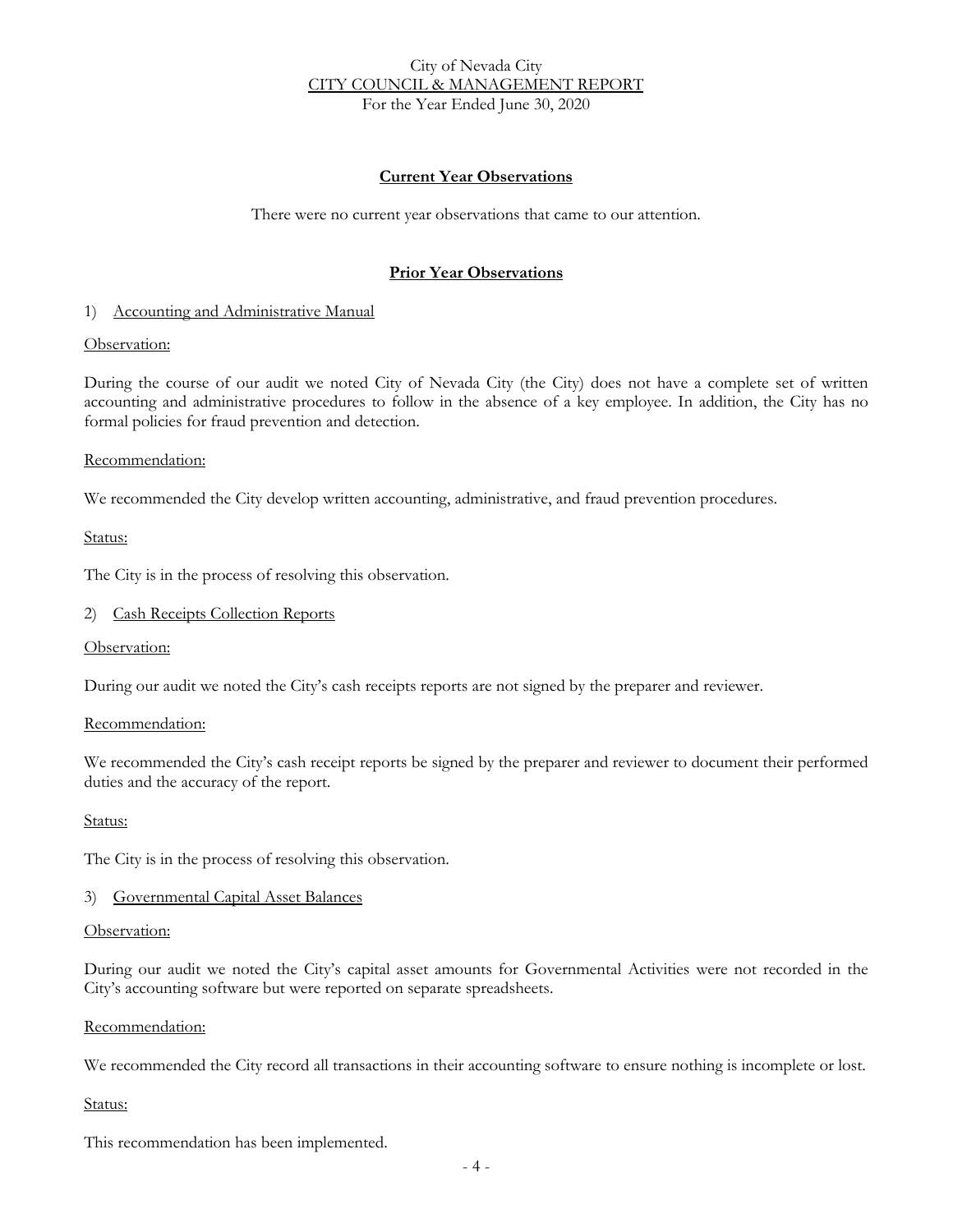## City of Nevada City CITY COUNCIL & MANAGEMENT REPORT For the Year Ended June 30, 2020

## **Prior Auditor Observations**

## 1) Budget Monitoring

Observation:

The prior auditor noted the Measure S funds costs exceeded budget amounts.

Status:

The City is in the process of resolving this observation.